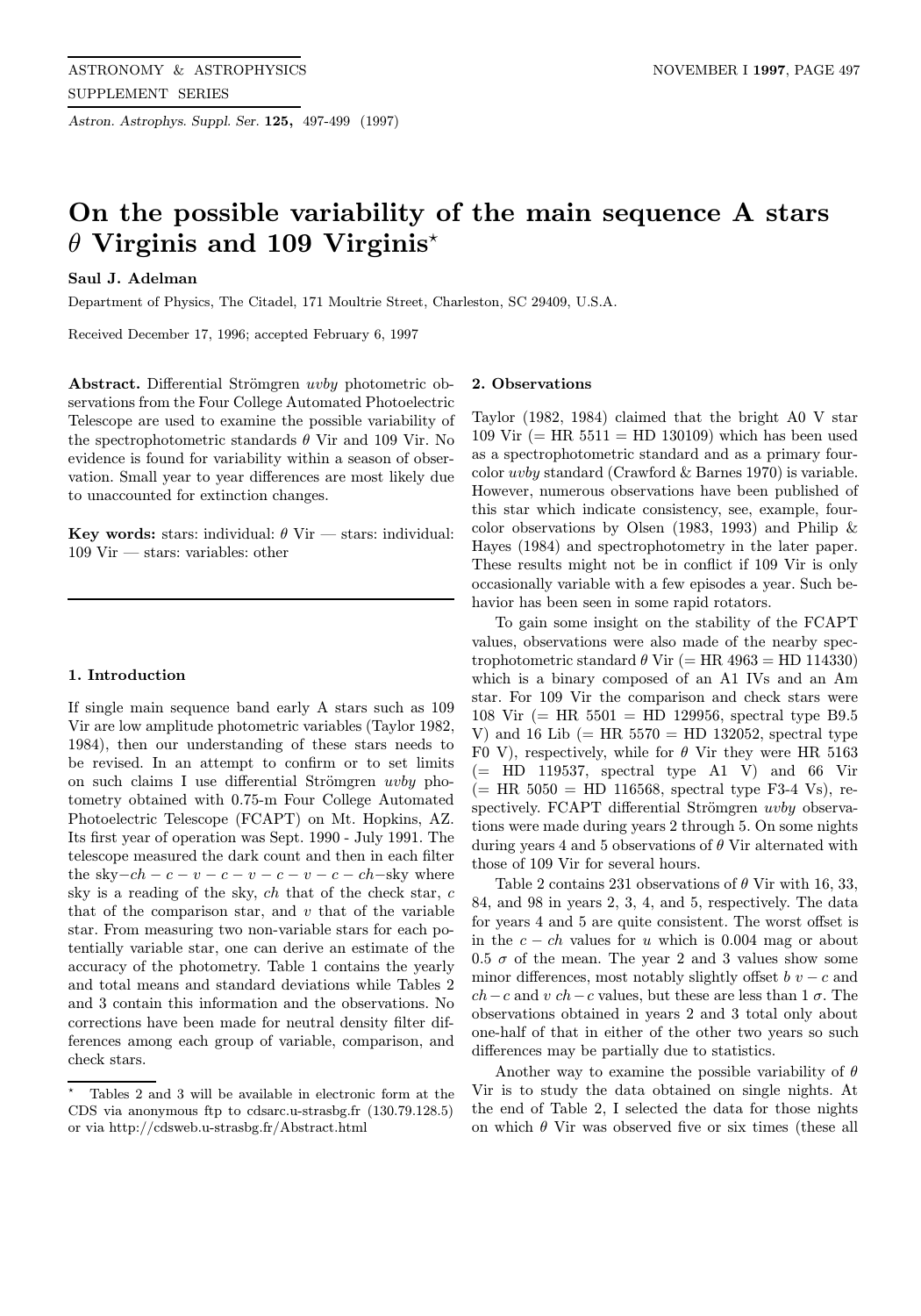### Table 1. Summary of yearly data

|                      | $\boldsymbol{u}$<br>$ch - c$<br>$v - c$ |                     | $\boldsymbol{\upsilon}$<br>$ch - c$<br>$v - c$ |                | $\boldsymbol{b}$<br>$ch - c$<br>$v - c$ |                | $\boldsymbol{y}$<br>$v - c$<br>$ch - c$ |                |
|----------------------|-----------------------------------------|---------------------|------------------------------------------------|----------------|-----------------------------------------|----------------|-----------------------------------------|----------------|
| $\theta$ Vir         |                                         |                     |                                                |                |                                         |                |                                         |                |
| year 2               |                                         |                     |                                                |                |                                         |                |                                         |                |
| average<br>std. dev. | 0.315<br>0.006                          | 0.587<br>0.006      | 0.177<br>0.009                                 | 0.268<br>0.007 | 0.221<br>0.011                          | 0.518<br>0.008 | 0.238<br>0.012                          | 0.750<br>0.009 |
| year 3               |                                         |                     |                                                |                |                                         |                |                                         |                |
| average<br>std. dev. | 0.322<br>0.009                          | 0.586<br>0.005      | 0.178<br>0.008                                 | 0.273<br>0.005 | 0.217<br>0.009                          | 0.521<br>0.006 | 0.239<br>0.011                          | 0.751<br>0.006 |
| year 4               |                                         |                     |                                                |                |                                         |                |                                         |                |
| average<br>std. dev. | 0.325<br>0.009                          | $_{0.582}$<br>0.007 | 0.180<br>0.005                                 | 0.271<br>0.004 | 0.210<br>0.005                          | 0.524<br>0.004 | $_{0.237}$<br>0.005                     | 0.755<br>0.004 |
| year 5               |                                         |                     |                                                |                |                                         |                |                                         |                |
| average<br>std. dev. | 0.322<br>0.009                          | $_{0.586}$<br>0.007 | 0.181<br>0.005                                 | 0.273<br>0.005 | 0.208<br>0.005                          | 0.526<br>0.004 | 0.234<br>0.005                          | 0.755<br>0.005 |
| years 2-5            |                                         |                     |                                                |                |                                         |                |                                         |                |
| average<br>std. dev. | 0.322<br>0.009                          | 0.584<br>0.007      | 0.180<br>0.006                                 | 0.272<br>0.005 | 0.211<br>0.007                          | 0.524<br>0.005 | 0.236<br>0.007                          | 0.754<br>0.006 |
| $109\;\mathrm{Vir}$  |                                         |                     |                                                |                |                                         |                |                                         |                |
| year 2               |                                         |                     |                                                |                |                                         |                |                                         |                |
| average<br>std. dev. | $-1.851$<br>0.004                       | 0.830<br>0.004      | $-1.925$<br>0.006                              | 0.739<br>0.006 | $-1.942$<br>0.006                       | 1.005<br>0.005 | $-1.947$<br>0.005                       | 1.191<br>0.006 |
| year 3               |                                         |                     |                                                |                |                                         |                |                                         |                |
| average<br>std. dev. | $-1.849$<br>0.004                       | 0.840<br>0.007      | $-1.923$<br>0.003                              | 0.755<br>0.006 | $-1.940$<br>0.003                       | 1.017<br>0.005 | $-1.945$<br>0.004                       | 1.203<br>0.006 |
| year 4               |                                         |                     | $-1.933$                                       |                | $-1.955$                                | 1.025          |                                         | 1.212          |
| average<br>std. dev  | $-1.849$<br>0.004                       | 0.838<br>0.008      | 0.003                                          | 0.759<br>0.005 | 0.003                                   | 0.004          | $-1.960$<br>0.003                       | 0.005          |
| year 5               |                                         |                     |                                                |                |                                         |                |                                         |                |
| average<br>std. dev. | $-1.848$<br>0.004                       | 0.839<br>0.005      | $-1.932$<br>0.003                              | 0.762<br>0.004 | $-1.955$<br>0.003                       | 1.029<br>0.004 | $-1.961$<br>0.004                       | 1.214<br>0.004 |
| years 2-5            |                                         |                     |                                                |                |                                         |                |                                         |                |
| average<br>std. dev. | $-1.849$<br>0.004                       | 0.838<br>0.007      | $-1.931$<br>0.005                              | 0.758<br>0.007 | $-1.952$<br>0.006                       | 1.024<br>0.008 | $-1.958$<br>0.007                       | 1.211<br>0.008 |

occurred in years 4 and 5). Within a given observing season or night  $\theta$  Vir is not variable. But the slight offsets 0.003 mag in  $v - c$  values for b and y seen in the averages of all values are also seen in the averages based only on the data taken on nights with 5 or more observations/night. Their origin is unknown, but could well be due to slight differences in the nightly extinction. The reduction used extinction coefficients which were consistent with several years of data. In summary within any given season of observation  $\theta$  Vir is a constant star and the small differences between yearly means are not necessarily significant.

The 380 observations for 109 Vir are given in Table 3 with 28, 43, 143, and 166 in years 2, 3, 4, and 5, respectively. As for  $\theta$  Vir, the data for years 4 and 5 are very consistent. The largest average offsets in  $v - c$  are 0.001 mag, which implies constancy. Years 2 and 3 exhibit much larger offsets. Offsets in  $v - c$  and  $ch - c$  are of similar size which suggests we are seeing extinction produced differences. Further previous observers did not report such offsets. The much greater number of observations in years 4 and 5 also means that the results for these years are much more certain. At the end of Table 3, I selected the data for those nights on which 109 Vir was observed at least 5 times (these occur only in years 4 and 5). For each the averages for these nights are similar to those for the year. There is not a night which exhibits any variability